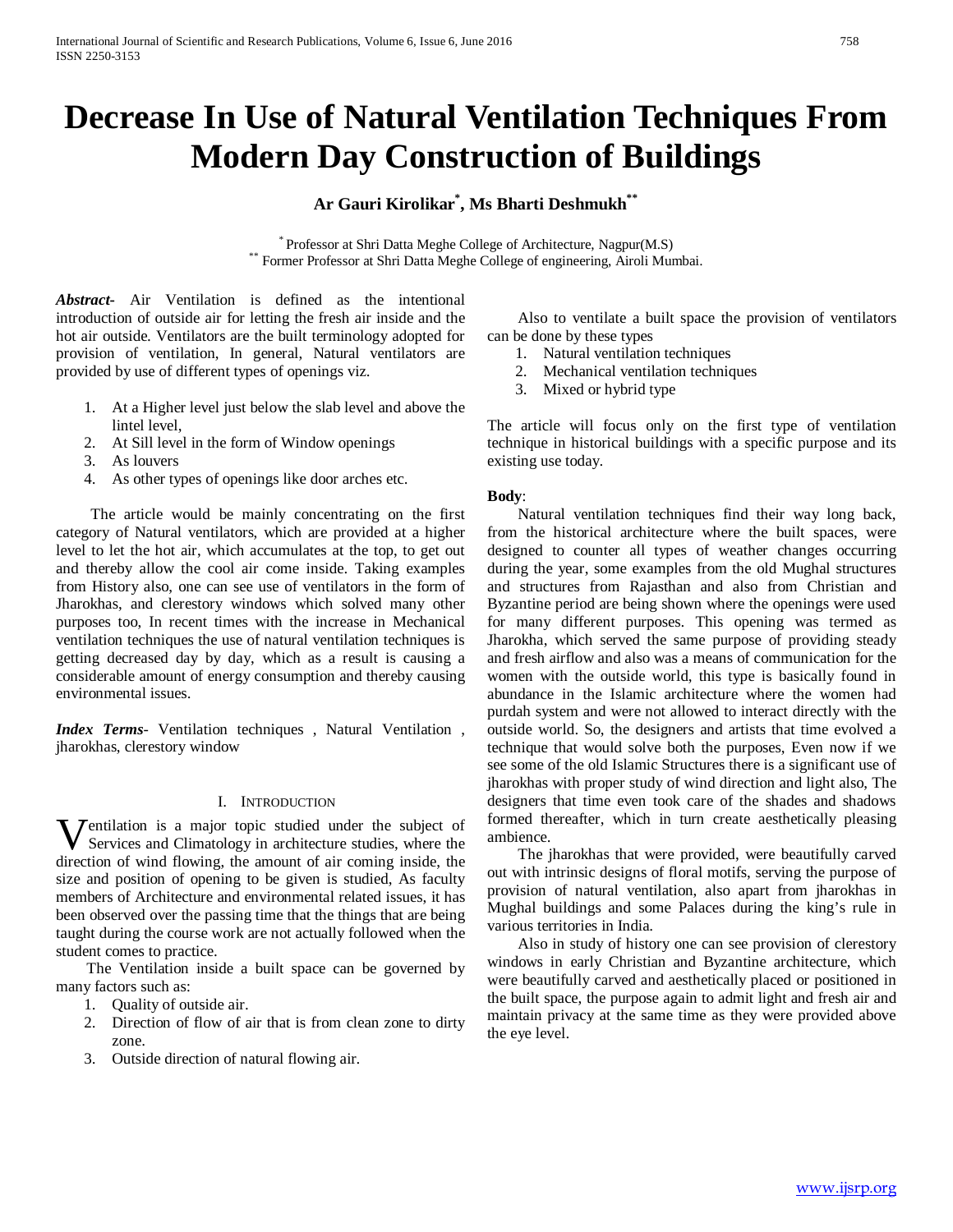



**Examples from some of the Byzantine and Christian structures showing the clerestory window**



.





**Different types of jharokhas or openings in some of the palaces and forts**

**The theory of flow of air as taught is being shown in the figure below:**